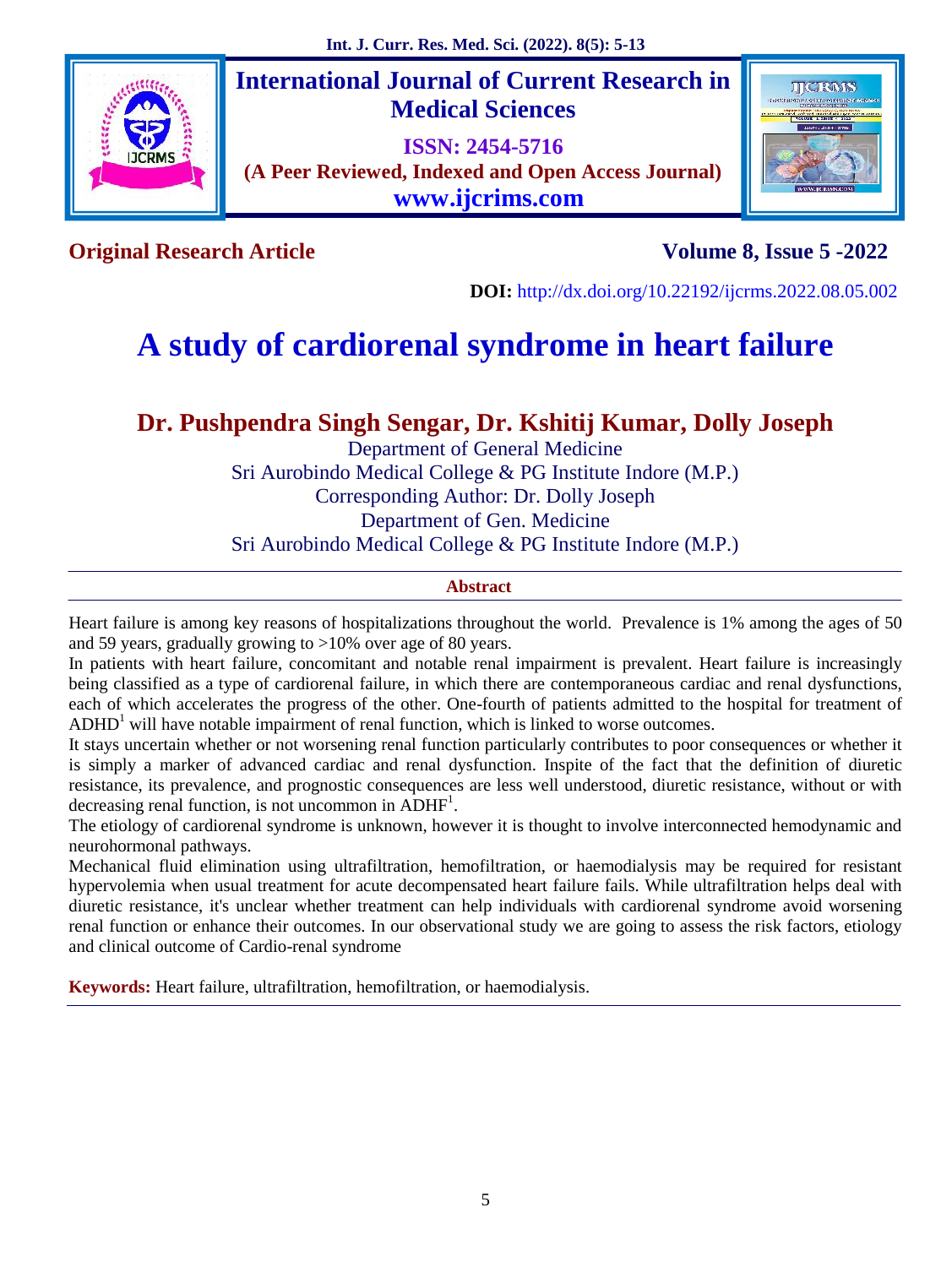# **Background**

The term cardio-renal syndrome has been variably defined but are often considered as a state of advanced cardio-renal dysregulation distinctly shown by either one or more of the three specific features, including

1)coronary failure with concomitant and significant renal disease (cardiorenal failure),

2) exacerbating renal function (initiated during the treatment of acute decompensated Heart failure),

The powerful link between renal and cardiovascular disease shows the complex Interlinkage between heart and kidneys. Arthur Guyton first extensively described normal physiological Interlinkage among systemic circulation by the heart and the control of extracellular fluid volume by the kidney<sup>2</sup>. However, the pathophysiological mechanisms

Showing this reciprocal relationship between the heart and the kidneys are still not clearly understandable.

# **History of Cardiorenal Syndrome**

Robert Bright, who documented the major cardiac structural alterations found in patients with age, hyper advanced kidney disease, described the subtle and highly interdependent link between the kidney and the heart as early as  $1836<sup>1</sup>$  Numerous breakthroughs in summarising the cardiorenal connection in terms of hemodynamic phenotypes, pathogenesis, treatment choices, and clinical outcomes have been accomplished since then.

This cardiocentric definition remains the cornerstone of CRS as commonly observed in the setting of acute decompensated HF, now called acute HF (AHF). Recognizing a wider clinical spectrum that may represent cardiorenal dysregulation, the Acute Dialysis Quality Initiative outlined a consensus approach in 2008 that phenotyped CRS into 2 major groups, cardiorenal and renocardiac syndromes, based on the primummovens of the disease process. $6.7$ This was further grouped into 5 subtypes based on disease acuity and sequential organ involvement. The goals of this consensus definition of CRS were to facilitate reliable characterization of the clinical presentation of cardiorenal dysregulation for diagnostic and therapeutic purposes, to streamline inclusion criteria in epidemiological studies, to identify target treatment populations, and to develop novel diagnostic tools for the diagnosis and management of CRS.

**Type 1 Cardiorenal Syndrome** is Acute kidney dysfunction is caused by a fast deterioration of cardiac function (pulmonary edoema, rapidly decompensated chronic heart failure, cardiogenic shock, and predominant right ventricular failure), which leads to acute kidney failure.

Acute kidney injury is more severe in patients with compromised left ventricular ejection fraction than in those with maintained left ventricular function in this sort of situation, with an incidence of >70% in patients with cardiogenic shock. Acute kidney injury is difficult to diagnose early, and new biomarkers have helped to understand the condition.

**Type 2 (Chronic)** characters of CARDIORENAL SYNDROME are chronic abnormalities in cardiac function that causes progressive renal dysfunction, with a prevalence around 25%. Old age, hypertension, diabetes mellitus, and acute syndromes are all independent predictors of worsening renal function<sup>10</sup>

**Type 3 Acute Reno Cardiac Syndrome**, less common than type 1, has following characters- An abrupt and primary detoriation of kidney function, leading to acute cardiac dysfunction (e.g., heart failure, arrhythmia, ischemia). Based on the RIFLE consensus definition (risk, injury, failure; loss; end-stage kidney disease), acute kidney injury has been diagnosed in 9% of hospital patients and in 35% of ICU patients.

**Chronic Renocardiac Syndrome (Type 4)** has following characters- primary chronic kidney disease that contributes to decreased cardiac function, ventricular hypertrophy, diastolic dysfunction, and/ or greater risk of adverse cardiovascular events. According to current diagnostic criteria for chronic kidney disease, at least 10% of the adult population has this serious public health issue <sup>5</sup>.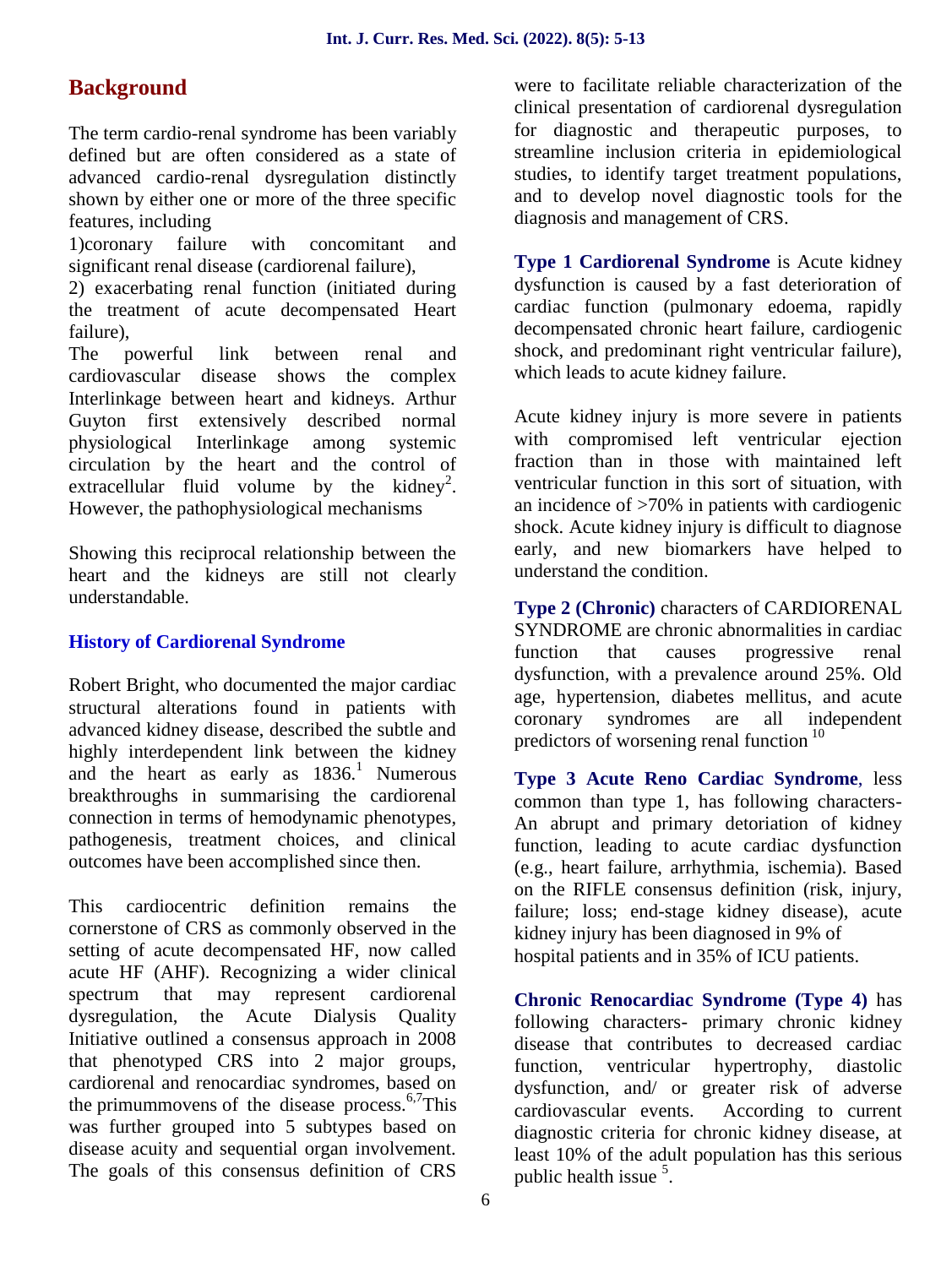**Secondary (Type 5) Cardiorenal Syndrome** is characterised through the presence of blended cardiac and renal dysfunction because of acute or persistent systemic disorders. In the intense setting, extreme sepsis represents the most common and serious situation that can have an effect on both organs.

# **1-Cardiorenal Failure**

Renal impairment in sufferers with HF is more and more identified as an impartial risk factor for morbidity and mortality  $17 \text{ m}$  an evaluation of sufferers enrolled withinside the CHARM study (2003)(Candesartan in Heart Failure Assessment of Reduction in Mortality and Morbidity) Hillege et al. confirmed that the extent of renal dysfunction was a potent unbiased predictor of death or HF admission<sup>7</sup>

Severe dietary parameters, particularly in CKD patients with other dietary limitations, may interact with sodium and fluid restriction. As a result, those limitations should be applied on an individual basis depending on serum sodium levels, diuretic resistance, and other clinical circumstances.hence Cardio-renal syndrome is a complex condition which needs multisystem analysis and and treatment. we are going to do an observational study on Cardio-renal syndrome to assess its risk factors, etiologies and clinical outcome.

# **Aims and Objectives**

Aim:

Study of cardiorenal syndrome in heart failure Objectives:

To study the Etiology of Heart failure and Cardiorenal syndrome.

To study the other Risk factors of Cardiorenal syndrome in Heart failure.

To study the clinical outcome.

# **Materials and Methods**

# **Study Design**

The present study is an Observational Study. Methodology 1.Source of data

All patient aged

>18 years admitted with cardiac failure of any etiology with a duration of hospital stay more than 24 hours with or without renal dysfunction at Sri Aurobindo medical college and Post Graduate Institute, Hospital. Patients who gets admitted will be asked to participate in the study. Informed written consent shall be taken from all the patients or there relatives. A pre-structured proforma will be used to collect the baseline data. Detailed clinical examination and biochemical tests will be done on all the patients.

# **Inclusion Criteria**

•All patients aged > 18 years admitted with cardiac failure(including heart failure of any etiology with a duration of hospital stay more than 24 hours with or without renal dysfunction.

•Those patients/guardian (in case of unconcious patient) who give consent .

Exclusion Criteria, Patients known case of chronic kidney disease. Patients with history of chronic NSAID abuse. Patients not satisfying above criteria .

# **Sample Size**

There were 135 patients admitted with heart failure from 2016 to 2018 in SAMC & PGI Indore.. so approximately 50 patients will be feasible for my study according to the medical record data.

# **Investigation Planned**

CBC, RFT1(within 24 hours of admission) (bloodurea,creatinine, serum electrolytes egfr) RFT2 (At discharge or at mortality whichever happens early)(BLOODUREA,CREATININE, SERUM electrolytes, egfr) tsh, uric acid , cardiac markers(cpkmp, tropt) rbs serum slbumin lipid profile urine –routine microscopy ecg chest x ray pa view echocardiography usg abdomen and pelvis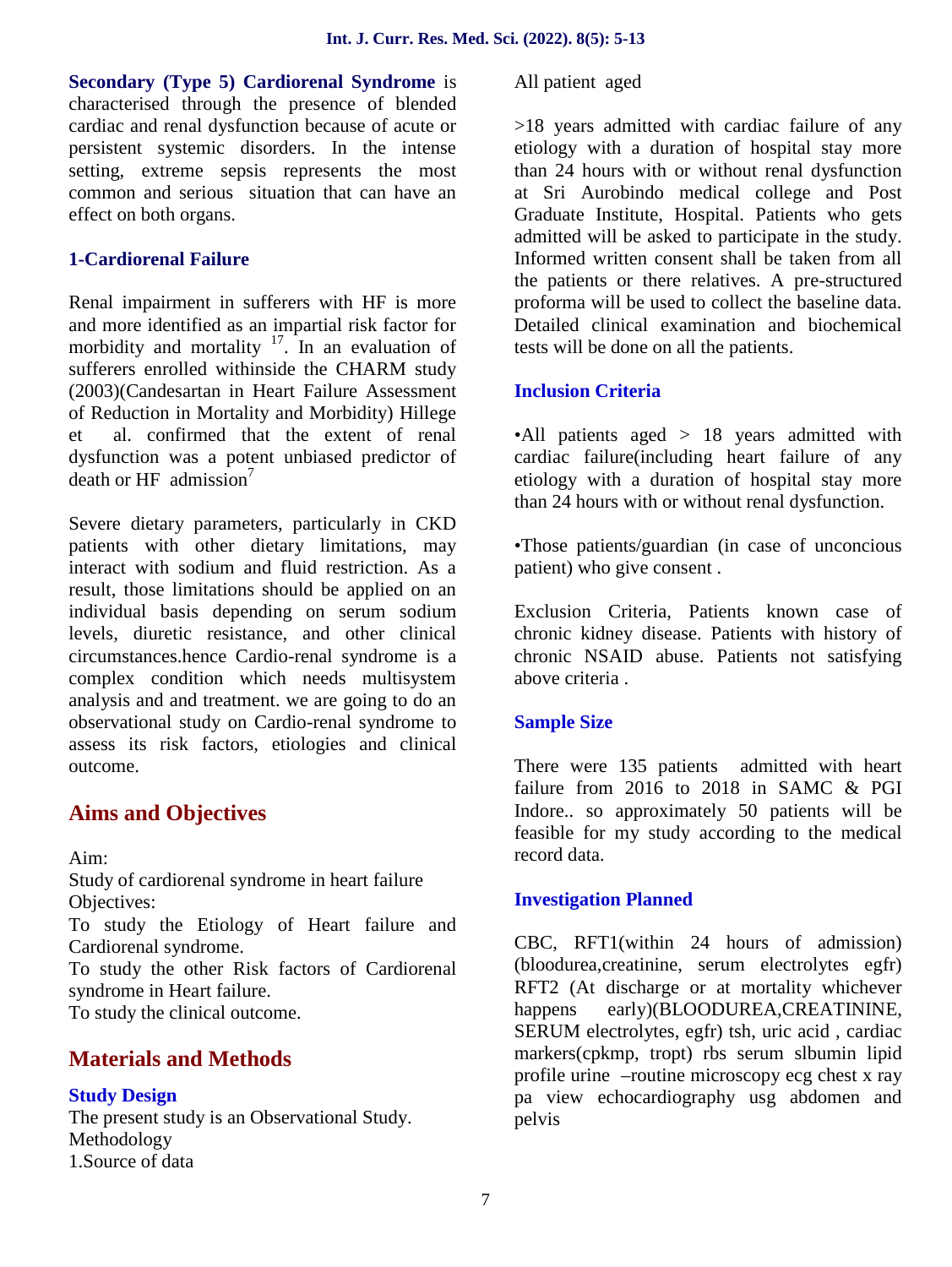### **Data collection and methods**

Especially designed pre-structured proforma will be used for collecting the relevant data. The data will be obtained from patient"s history,

Physical examination Blood investigations, radiological investigations & ECG.

# **Results**

#### **Table: 1. Age group**

#### **Statistical analysis plan**

All continuous variables were assumed to be normally distributed and are reported as arithematic mean with their Standard deviation. The Paired ttest, Unpaired t test and Chi square test will be used to compare and analyze the data.p value 0.05 will be considered statistically significant.

|           |           | Count | Column $N$ % |
|-----------|-----------|-------|--------------|
| Age group | $21 - 30$ | 2     | 3.1%         |
|           | $31 - 40$ | 4     | 6.2%         |
|           | $41 - 50$ | 6     | 9.2%         |
|           | 51-60     | 25    | 38.5%        |
|           | 61-70     | 18    | 27.7%        |
|           | 71-80     | 7     | 10.8%        |
|           | 81-90     | 3     | 4.6%         |

In our study total patients were 65 of which Maximum number of patients were in the age group 51-60yrs (38.5%) followed by 61-70yrs (27.7%), 71-80yrs (10.8%), 41-50yrs (9.2%), 31- 40yrs (6.2%), 81-90yrs (4.6%) and 21- 30yrs(3.1%)

#### Table-2 age wise gender distribution

|       |           | Gender         |          |                |                     |
|-------|-----------|----------------|----------|----------------|---------------------|
|       |           | Male           |          | Female         |                     |
|       |           |                | Column N |                | Column <sub>N</sub> |
|       |           | Count          | $\%$     | Count          | $\%$                |
| Age   | $21 - 30$ |                | 2.5%     | 1              | 4.0%                |
| group | $31 - 40$ | $\overline{4}$ | 10.0%    | $\overline{0}$ | 0.0%                |
|       | $41 - 50$ | $\overline{4}$ | 10.0%    | $\overline{2}$ | 8.0%                |
|       | $51-60$   | 15             | 37.5%    | 10             | 40.0%               |
|       | 61-70     | 10             | 25.0%    | 8              | 32.0%               |
|       | 71-80     | $\overline{4}$ | 10.0%    | 3              | 12.0%               |
|       | 81-90     | $\overline{2}$ | 5.0%     | 1              | 4.0%                |
|       |           |                |          |                |                     |

In our study,62 % patients were male and 38% were female. Among 21 to 30 years 1 male was there whereas 1 female was there .Among 31 to 40 years 4 male was there whereas no female was there. Among 41-50 years 4 male and 2 female have been included. Among 51 to 60 yrs 15 male and 10 female were included. Among 61 to 70 years 10 male and 8 female have been included, whereas Among 71-80 years 4 male and 3 female have been included.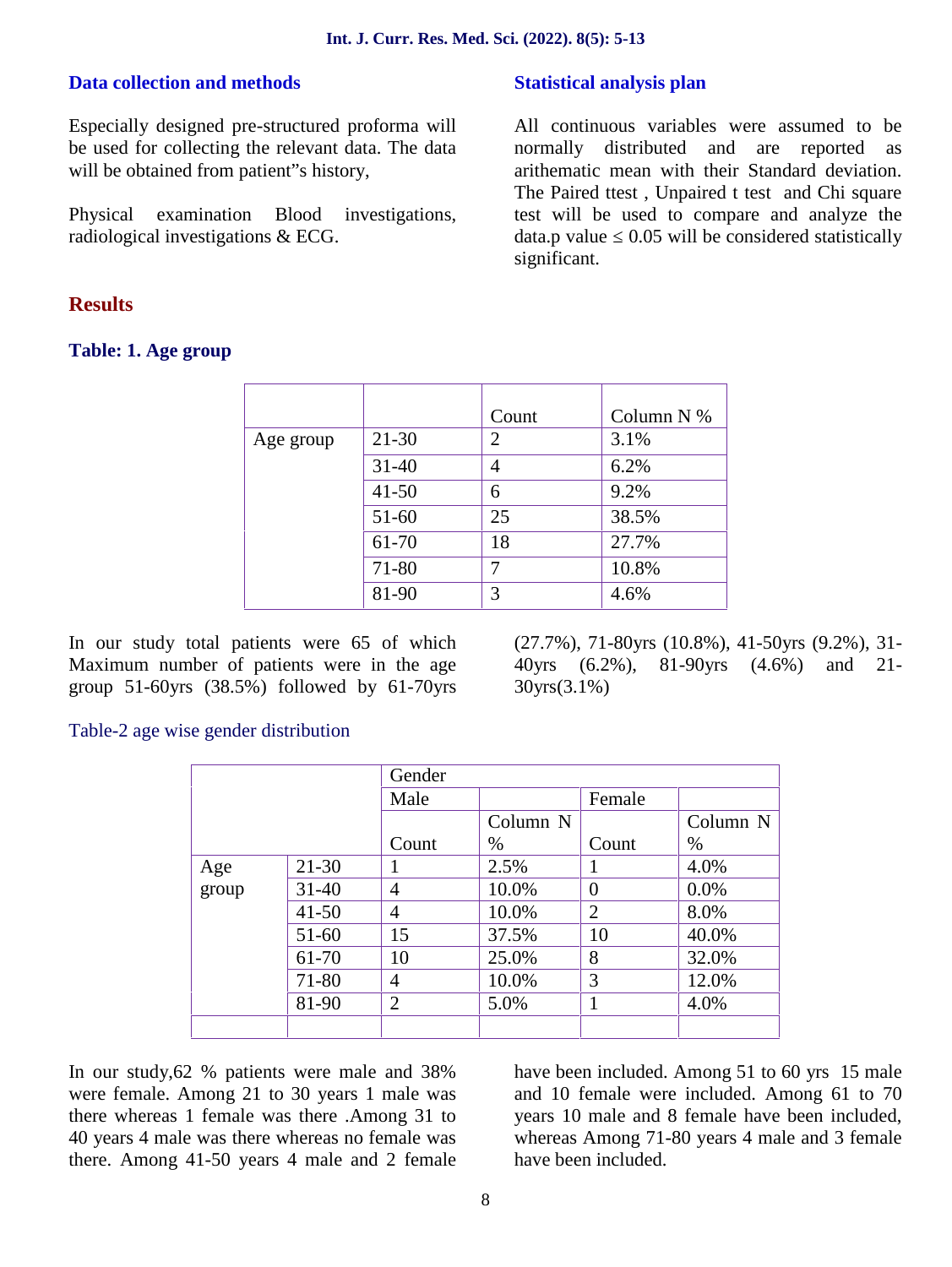#### **Int. J. Curr. Res. Med. Sci. (2022). 8(5): 5-13**

Among 81 to 90 years 2 male and 1 female have been included. Table-3 Etiology

|         |                                   | Count | Column N % |
|---------|-----------------------------------|-------|------------|
|         | <b>Acute Coronary</b><br>Syndrome | 39    | 60.0%      |
| Etology | Sepsis                            |       | 12.3%      |
|         | Dilated Cardiomyopathy            | 18    | 27.7%      |

In our study, Among the etiology, Acute coronary syndrome was the main contributor and it was the cause in 60% of the patients followed by Dilated cardiomyopathy in 27.7%cases and sepsis in 12.3% cases.

Table-4 Etiology on the basis of gender

|         |                                   | Gender |              |        |            |  |
|---------|-----------------------------------|--------|--------------|--------|------------|--|
|         |                                   | Male   |              | Female |            |  |
|         |                                   | Count  | Column $N$ % | Count  | Column N % |  |
| Etology | <b>Acute Coronary</b><br>Syndrome | 25     | 62.5%        | 14     | 56.0%      |  |
|         | Sepsis                            |        | 5.0%         |        | 24.0%      |  |
|         | Dilated Cardiomyopathy            | 13     | 32.5%        |        | 20.0%      |  |

In our study Among the patients of Acute Coronary Syndrome ,25 Patients were male and 14 patients were female .Among patients of sepsis

2 patients were male and 6 were females. Among patients of Dilated cardiomyopathy 13 were male and 5 patients were female

Table-5 Risk factors

|                        |                | Count | Column N % |
|------------------------|----------------|-------|------------|
|                        | Normal         | 58    | 89.2%      |
| <b>Thyroid Status</b>  | Hypothyroidism | 7     | 10.8%      |
|                        | Grade 3        | 14    | 21.5%      |
| <b>NYHA</b>            | Grade 4        | 51    | 78.5%      |
| <b>COPD</b>            | Yes            | 5     | 7.7%       |
|                        | N <sub>o</sub> | 60    | 92.3%      |
| <b>CAD</b>             | Yes            | 47    | 72.3%      |
|                        | N <sub>o</sub> | 18    | 27.7%      |
|                        | Yes            | 8     | 12.3%      |
| Sepsis                 | N <sub>o</sub> | 57    | 87.7%      |
| Hypertension           | Yes            | 25    | 38.5%      |
|                        | N <sub>o</sub> | 40    | 61.5%      |
| Type II DM             | Yes            | 27    | 41.5%      |
|                        | No             | 38    | 58.5%      |
| Dyslipidemia           | Yes            | 7     | 10.8%      |
|                        | N <sub>o</sub> | 58    | 89.2%      |
| <b>Smoking Hisory</b>  | Yes            | 29    | 44.6%      |
|                        | N <sub>o</sub> | 36    | 55.4%      |
| <b>ALcohol History</b> | Yes            | 26    | 40.0%      |
|                        | N <sub>o</sub> | 39    | 60.0%      |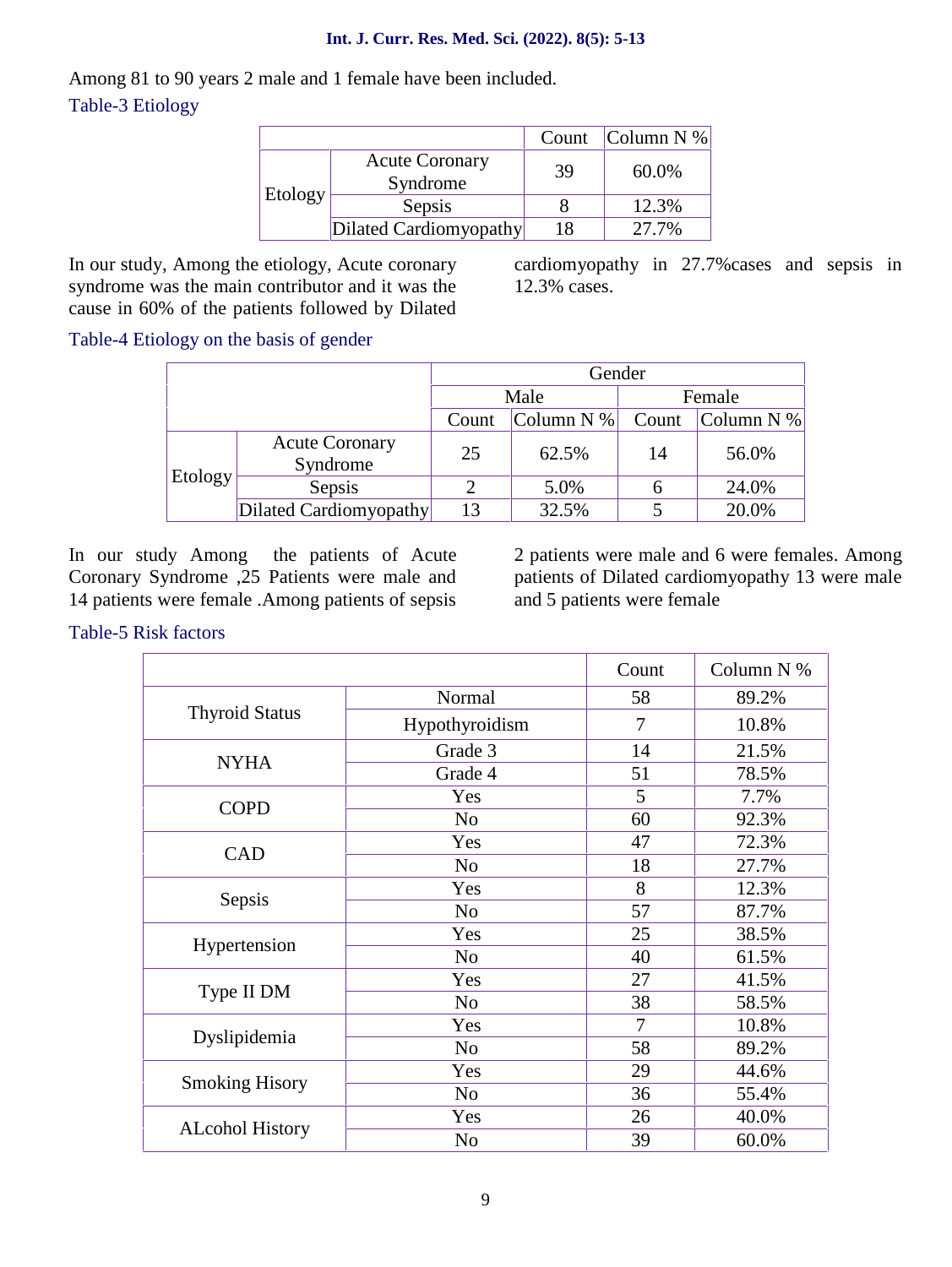In our observational study ,The major risk factor was Coronary artery disease seen in 72.3%.

Type 2 Diabetes mellitus was present in 58.5% patients while hypertension in 38.5%.

Smoking was the risk factor in 44.6% and alcohol in 40% patients.

Sepsis became the risk factor in 12.3% cases and dyslipidemia in 10.8%.

Hypothyroidism was present in 10.8% cases and COPD was present in 7.7% cases.

NYHA grade 4 was more common and was seen in 78.5% while NYHA grade 3 in 21.5% cases.

|                        |                | Mortality      |                |                   |         |
|------------------------|----------------|----------------|----------------|-------------------|---------|
|                        |                | Yes            | N <sub>o</sub> | 2 value           | p value |
| <b>Thyroid Status</b>  | Normal         | 18             | 40             |                   |         |
|                        | Hypothyroidism | $\overline{2}$ | 5              | .018 <sup>a</sup> | 1.000   |
| <b>NYHA</b>            | Grade 3        | 6              | 8              | $1.224^{\rm a}$   | .332    |
|                        | Grade 4        | 14             | 37             |                   |         |
| <b>COPD</b>            | Yes            | $\overline{2}$ | $\overline{3}$ | $.217^{\rm a}$    |         |
|                        | N <sub>o</sub> | 18             | 42             |                   | 1.000   |
| CAD                    | Yes            | 15             | 32             | .105 <sup>a</sup> | .776    |
|                        | N <sub>o</sub> | 5              | 13             |                   |         |
| Sepsis                 | Yes            | $\overline{2}$ | 6              | $.143^{\circ}$    | 1.000   |
|                        | N <sub>o</sub> | 18             | 39             |                   |         |
| Hypertension           | Yes            | 9              | 16             | .522 <sup>a</sup> | .583    |
|                        | N <sub>o</sub> | 11             | 29             |                   |         |
| Type II DM             | Yes            | 10             | 17             | .852 <sup>a</sup> | .419    |
|                        | N <sub>o</sub> | 10             | 28             |                   |         |
| Dyslipidemia           | Yes            | 1              | 6              | $1.001^a$         | .423    |
|                        | N <sub>o</sub> | 19             | 39             |                   |         |
| <b>Smoking Hisory</b>  | Yes            | 10             | 19             | $.339^{a}$        | .598    |
|                        | N <sub>o</sub> | 10             | 26             |                   |         |
| <b>ALcohol History</b> | Yes            | 10             | 16             | $1.204^{\rm a}$   | .411    |
|                        | N <sub>o</sub> | 10             | 29             |                   |         |

Table-6 Risk factor association with mortality

There was no significant p value between mortality and risk factors.

# **Discussion**

# **Demographic parameters-**

This was an observational study(done at Sri Aurobindo institute of medical science Indore) on heart failure with cardiorenal syndrome to asses its risk factors, etiology and clinical outcome.

(a)Age and gender distribution-

In our study, 62 % patients were male and 38% were female.

similar results were found <sup>8</sup>who has reported 67% males and 33% females

# **Mean age distribution-**

in our study Maximum number of patients were in the age group 51-60yrs(38.5%) followed by 61- 70yrs(27.7%), 71-80yrs(10.8%), 41-50yrs(9.2%), 31-40yrs(6.2%), 81-90yrs(4.6%) and 21- 30yrs(3.1%).similar results were found in the study done by **Abdullah et a l(2019**)<sup>9</sup>, which has reported maximum patients in the age group of 51-60 years of age(30%)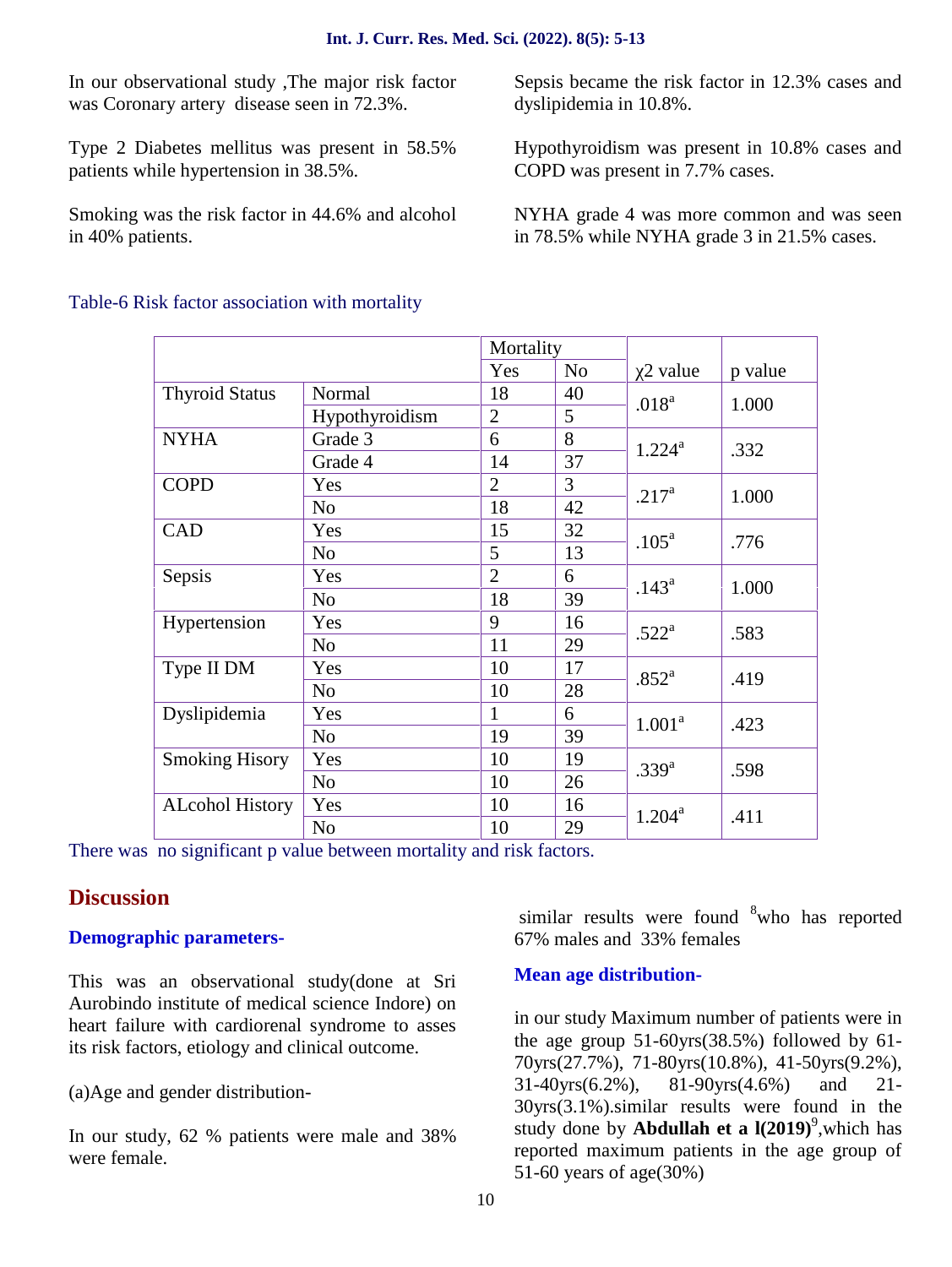# **Etiology-**

In our observational study ,out of 65 patients, 60%patients(maximum)(male-25 female-14) had acute coronary syndrome, 27.7% patients(male-13 female-5) had dilated cardiomyopathy and 12.3%patients (male-2 female-6)had sepsis.

Similar results were found in the study done by **prothasis et al**  $(2020)^{10}$ , which has reported 49%(maximum) patients with acute coronary syndrome,23% patients with dilated cardiomyopathy and 5 percent patient with sepsis. In the study done by **Salim et al(2017)<sup>11</sup>** 68.3 %patients had acute coronary syndrome and 24% patients had dilated cardiomyopathy.

# **Risk factors-**

In our study The major risk factor was found to be

**(a)Coronary artery disease** , which was present in 72.3% of cases as compared to other studies like **Babu et a**  $\frac{1}{2017}$   $\frac{12}{11}$  which the incidence of coronary artery disease was 63%

**(b)Type 2 Diabetes mellitus-**in our study group diabetes mellitus was present in 58.5% of the patients.

While compared to other studies done **by Babu et al (2017)<sup>12</sup>** it was 63% and in **Shah et al (2016**) <sup>8</sup> it was 64%,which was found to be similar.

**©Hypertension**- in our study group 38.5%. patients had hypertension .while compared study done by **Babu et al(2016)<sup>12</sup>**it was31.5%,which is found to be similar.

**(d)Smoking** was the associated risk factor in 44.6% of our study group patients. while compared to the study done by **Prothasis et al(2020)**<sup>10</sup> it was present in 42.04% of the patients**,** which was found to be similar

**(e)Alcohol** - was present in 40% patients of our study group patients.while compared to other studies it was 20.83 in the study done by Prothasis et al (2020) –and 14% in the study done by Salim et al $(2017)^{11}$ 

**(f) Smoking**-was present 44.6% patients of our study population group .similarly it was present in 35% patient group of study done by **Abdullah et al**(2019)<sup>9</sup>

**(g) Dyslipidemia-**found to be risk factor in 10.8% patients of our study group.

Similarly in the study done by

**Prothasis et al**  $(2020)^{10}$  **it was present in14.58%** patients of the study population.

**(h)Sepsis** became the risk factor in 12.3% cases of our study patient group while compared to other studies

Done by Prothasis et al(2020) in which it was 19.79%.

**(i)Hypothyroidism** was present in 10.8% cases of our study population group.

similarly it was 13.54 % in the study done by **Abdullah et al(2019)<sup>9</sup>**

**(j)COPD** was present in 7.7% cases of our study population.

While it was 38 % in the study done byBhatnagar et al $(2018)^{13}$ 

# **Outcome**

In our study mortality was 29 % which was significantly associated with decreased EGFR and raised UREA levels( done on admission and after 48 hours of admission ).

Similarly In the study done by **Shah et al (2016) <sup>8</sup>**mortality was 28 % which was significantly associated with decreased EGFR and raised UREA levels.

in the study done by **Bhatnagar et al**  $(2018)^{13}$ mortality was 22%, which was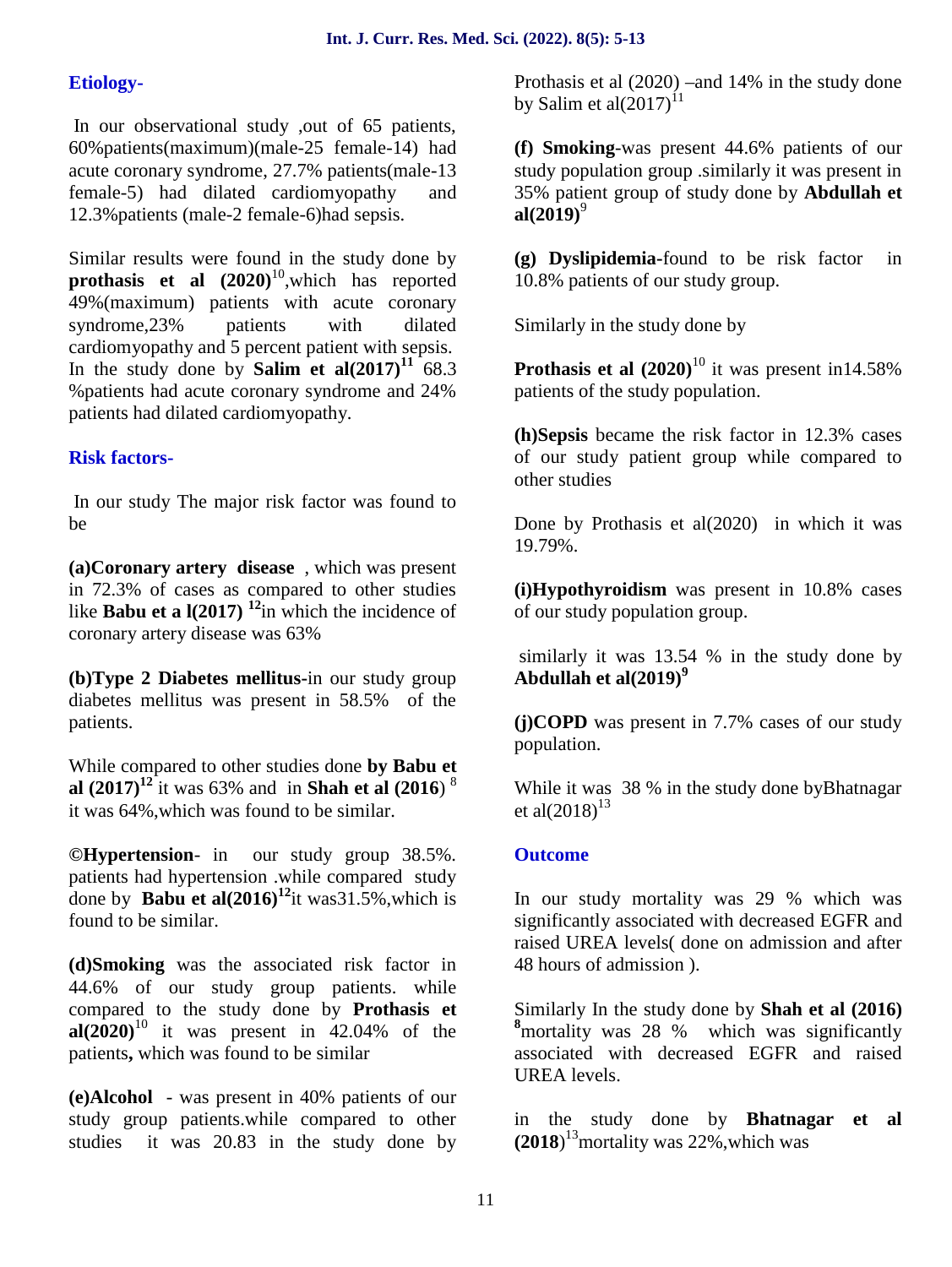significantly associated with decreased EGFR and 2. raised UREA levels.

# **Conclusion**

Heart failure often progresses to end-stage, preterminal (stage D) heart failure and 3. Cardiorenal syndrome.

The following are the study's conclusions.

Cardiorenal syndrome is very common in people who have heart failure.

Patients with heart failure who have had two or more previous hospitalizations, sepsis, history of CAD and hypothyroidism are more likely to develop cardiorenal syndrome.

The development of cardiorenal syndrome is an independent predictor of frequent readmissions, In addition to longer hospitalisation and slower recovery.

Undertreatment of the cardiorenal syndrome has the potential to be fatal on an individual level and Have massive public health repercussions. The<br>headth of knowledge and complexity of early breadth of knowledge and complexity of care Required to provide the optimal treatment for these patients need a multidisciplinary approach<br>Integrating cardiology nephrology and critical  $\frac{7}{100}$ . Integrating cardiology, nephrology, and critical care expertise.

More research is needed to understand its pathophysiology and develop effective management Strategies. Individualization of each patient with prudent drug use is the best line of care until then. New medicines offer promise for better outcomes for these difficult patients.

# **References**

1. Kelly V. Liang, MD; Amy W. Williams, MD; Eddie L. Greene MD; Margaret M. Radfield, MD; Acute Decompensated heart failure and the cardiorenal Syndrome, Critical care Medicine 2008; Vol 136 Suppl: S75-S88

- 2. Christodoulos Stefanadis, Dept of Cardiology, University of Athens Medical School, Hippokration Hospital, Athens, Complex inter relations between heart and Kidneys: Establishing The role of Cardiorenal Syndrome
- Ronco C, McCullough P, Anker SD, Anand I, Aspromonte N, Bagshaw SM, Bellomo R, Berl T, Bobek I, Cruz DN, Daliento L, Davenport A, Haapio M, Hillege H, House AA, Katz N, Maisel A, Mankad S, Zanco P, Mebazaa A, Palazzuoli A, Ronco F, Shaw A, Sheinfeld G, Soni S, Vescovo G, Zamperetti N, Ponikowski P. Cardio-renal syndromes: report from the Consensus Conference of the Acute Dialysis Quality Initiative. Eur Heart J. 2010;31:703– 711.
- 4. Ronco C, Haapio M, House AA, Anavekar N, Bellomo R. Cardiorenal syndrome. J Am CollCardiol. 2008;52:1527–1539. doi: 10.1016/j. jacc.2008.07.051
- 5. Forman DE, Butler J, Wang Y, et al. Incidence, predictors at admission, and impact of worsening renal function among patients hospitalized with heart failure. J Am Coll Cardiol.2004; 43: 61-67
- Shlipak MG: Pharmacotherapy for heart failure in patients with renal insufficiency. Ann Intern Med 2003; 138:917–924
- Hillege HL, Nitsch D, Pfeffer MA, et al: Renal function as a predictor of outcome in a broad spectrum of patients with heart failure. Circulation 2006; 113:671– 678
- 8. Prothasis M, Varma A, Gaidhane S, Kumar S, Khatib N, Zahiruddin QS, Gaidhane A. Prevalence, types, risk factors, and outcomes of cardiorenal syndrome in a rural population of central India: A cross-sectional study. J Family Med Prim Care. 2020 Aug 25;9(8):4127- 4133.
- 9. Salim A, Benouna ME, Mourid ME, Habbal R. Cardiorenal syndrome type 2: A strong prognostic factor of survival. International Journal of Cardiovascular Sciences. 2017;